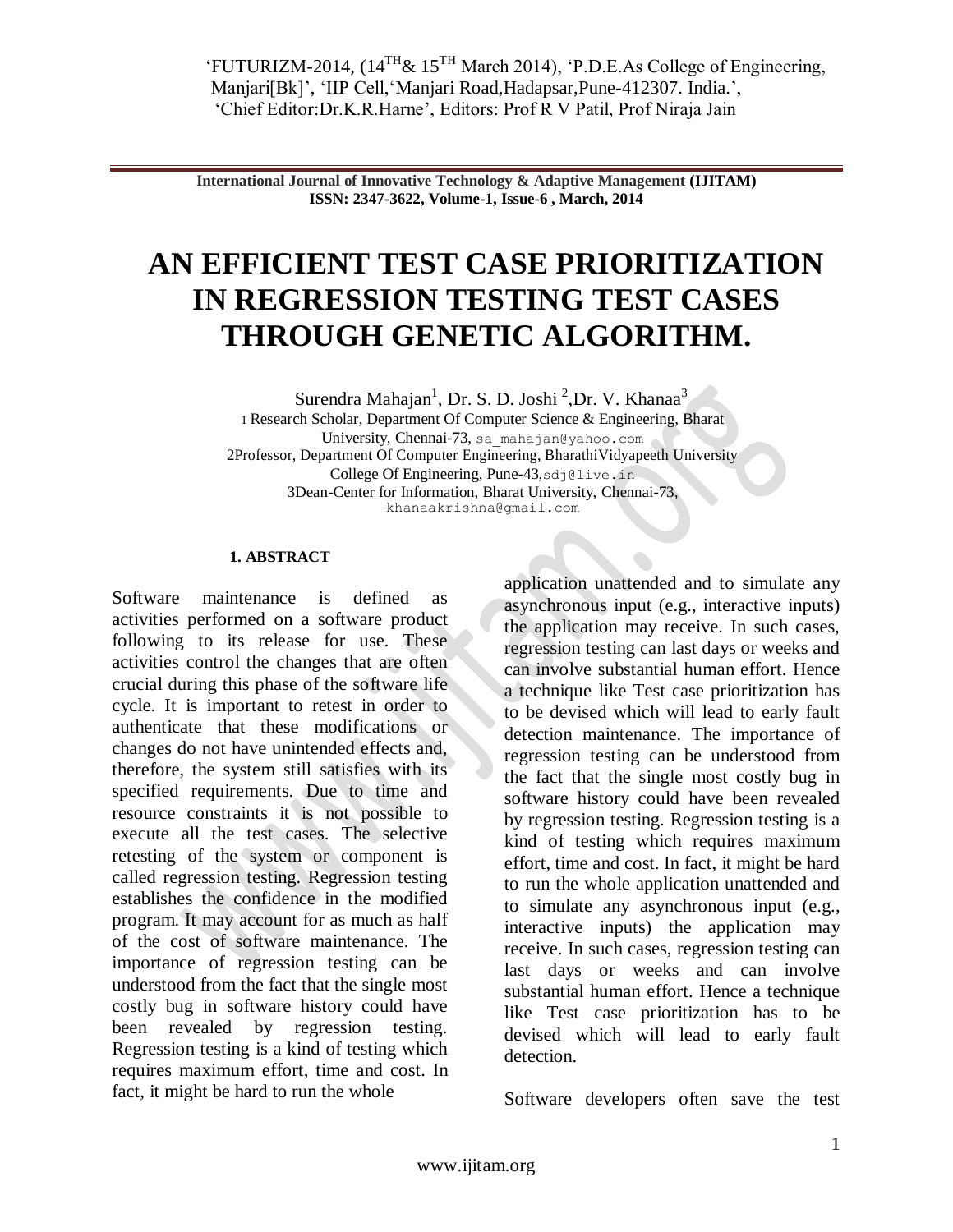**International Journal of Innovative Technology & Adaptive Management (IJITAM) ISSN: 2347-3622, Volume-1, Issue-6 , March, 2014**

suites they develop for their software so that they can reuse those test suites later as the software evolves. Such test suite reuse, in the form of regression testing, is pervasive in the software industry and, together with other regression testing activities, has been estimated to account for as much as one-half of the cost of software maintenance.

Running all of the test cases in a test suite, however, can require a large amount of effort. For example, if one of the product is having 20,000 lines of code, the entire test suite requires roughly seven weeks to run. For this reason, researchers have considered various techniques for reducing the cost of regression testing, including regression test selection and test suite minimization techniques. Regression test selection techniques reduce the cost of regression testing by selecting an appropriate subset of the existing test suite, based on information about the program, modified version, and test suite. Test suite minimization techniques lower costs by reducing a test suite to a minimal subset that maintains equivalent coverage of the original test suite with respect to a particular test adequacy criterion. Test case prioritization techniques schedule test cases for regression testing in an order that attempts to maximize some objective function. For example, testers might wish to schedule test cases in an order that achieves code coverage at the fastest rate possible, exercises features in order of expected frequency of use, or exercises subsystems in an order that reflects their historical propensity to fail. When the time required to execute all test cases in a test suite is short, test case prioritization may not be cost effective and it may be most

expedient simply to schedule test cases in any order. When the time required to run all test cases in the test suite is sufficiently long, however, test case prioritization may be beneficial.

When the time required to re-execute an entire test suite is short, test case prioritization may not be cost-effective - it may be sufficient simply to schedule test cases in any order. When the time required to execute an entire test suite is sufficiently long, however, test case prioritization may be beneficial, because in this case, meeting testing goals earlier can yield meaningful benefits.

Because test case prioritization techniques do not themselves discard test cases, they can avoid the drawbacks that can occur when regression test selection and test suite minimization discard test cases. Alternatively, in cases where the discarding of test cases is acceptable, test case prioritization can be used in conjunction with regression test selection or test suite minimization techniques to prioritize the test cases in the selected or minimized test suite. Further, test case prioritization can increase the likelihood that, if regression testing activities are unexpectedly terminated, testing time will have been spent more beneficially than if test cases were not prioritized.

**Keywords:** Test Case Prioritization, Test Prioritization Methods, Test Prioritization Comparison, Multiple Test Prioritization and Test Suite Prioritization, Genetic Algorithm.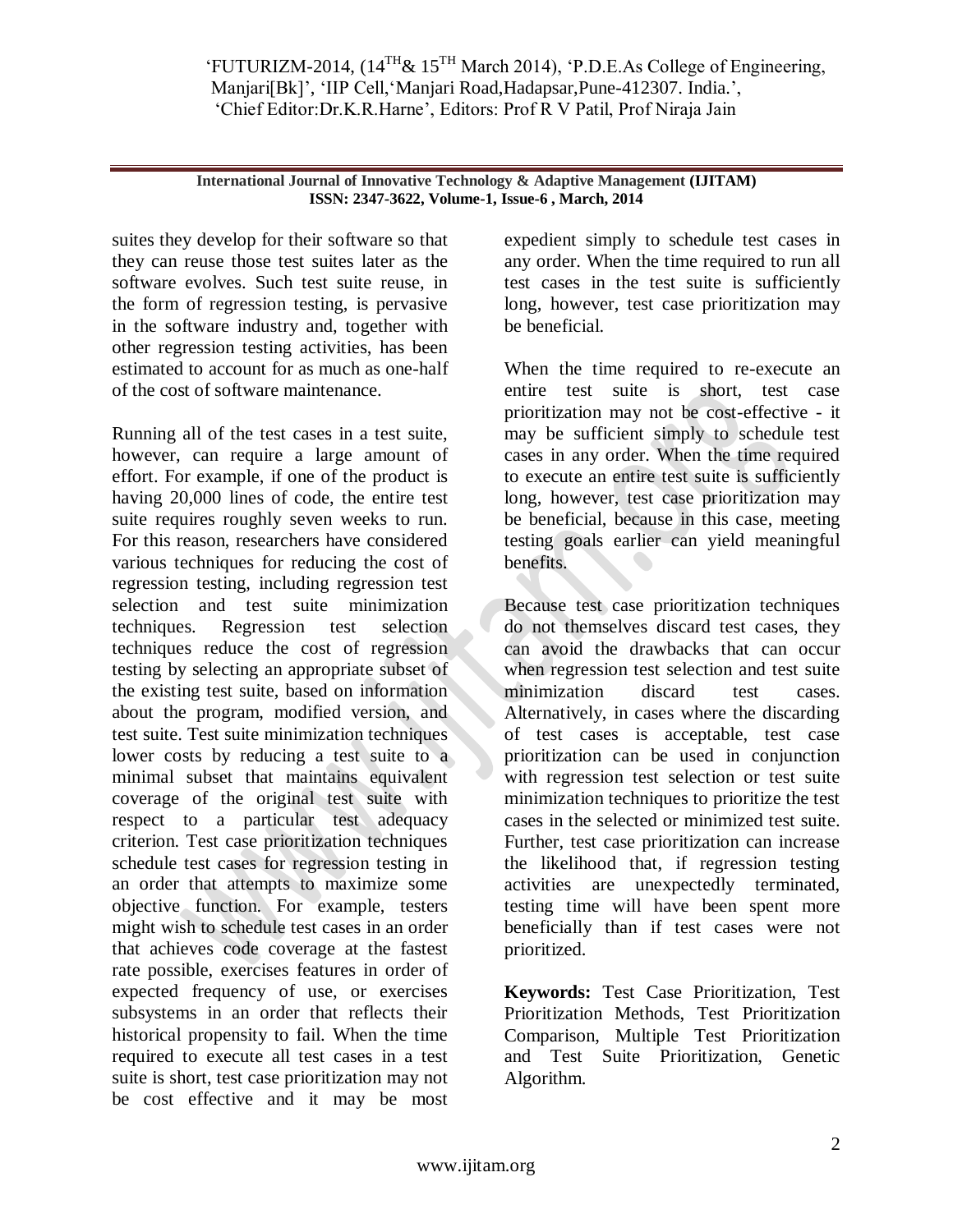**International Journal of Innovative Technology & Adaptive Management (IJITAM) ISSN: 2347-3622, Volume-1, Issue-6 , March, 2014**

### **2. INTRODUCTION**

Regression testing is the process of validating modifications introduced in a system during software maintenance. Regression testing is an expensive Process used to validate modified software. As the test suite size is very large, system retesting consumes large amount of time and computing resources. This issue of retesting of software systems can be handled using a good test case prioritization technique. A prioritization technique schedules the test cases for execution so that the test cases with higher priority executed before lower priority. The objective of test case prioritization is to detect fault as early as possible. Test case prioritization becomes a challenge in Component-based Software System (CBSS) which facilitates development of complex systems by integrating the reusable components. CBSS has emerged as an approach that offers rapid development of system using fewer resources and effort. The core idea of reuse and reducing the development costs can be achieved if the components offer reliable services. Thus, integration of components and testing become an important phase in CBSS. Integration of components involves understanding communication and coordination between the components. Developers do not provide the sufficient information on these components. As a result of this, understanding of component interactions while integrating these components becomes a challenge. Testing components is a challenging area of research. There have been troubles

integrating the components. This in turn affects the quality and reliability of the software.

In the recent past, Component Based Software System (CBSS) has gained a very high importance. This is attributed to the reduction of cost and time in building the software using reusable components. A component is executable software having a published interface. The identified advantages of CBSS: Reduced lead time, enhanced quality. Developers are not provided with sufficient information on these components.

Test case prioritization techniques improve the cost-effectiveness of regression testing by ordering test cases such that those that are more important are run earlier in the testing process. Many prioritization techniques have been proposed and evidence shows that they can be beneficial. It has been suggested, however, that the time constraints that can be imposed on regression testing by various software development processes can strongly affect the behaviour of prioritization techniques. If this is correct, a better understanding of the effects of time constraints could lead to improved prioritization techniques, and improved maintenance and testing processes. Regression testing is almost universally employed by software organizations. It is important for software quality, but it can also be prohibitively expensive. For example, for a product, a regression test suite containing over 30,000 functional test cases that require over 1000 machine hours to execute. Hundreds of hours of engineer time are also needed to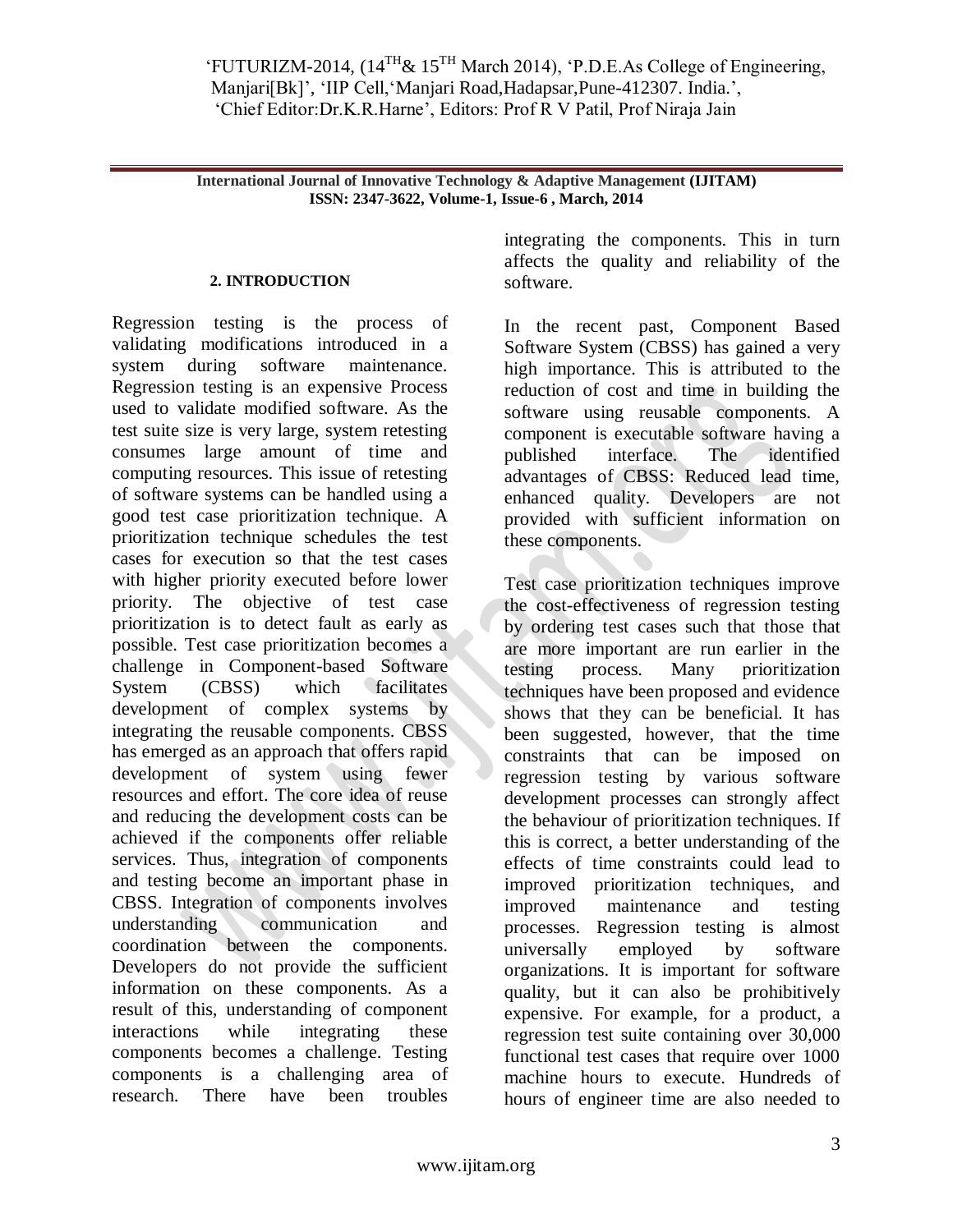#### **International Journal of Innovative Technology & Adaptive Management (IJITAM) ISSN: 2347-3622, Volume-1, Issue-6 , March, 2014**

oversee this regression testing process, set up test runs, monitor testing results, and maintain testing resources such as test cases, oracles, and automation utilities.

An improved rate of fault detection during regression testing can let software engineers begin their debugging activities earlier than might otherwise be possible, speeding the release of the software. An improved rate of fault detection can also provide faster feedback on the system under test and provide earlier evidence when quality goals have not been met, thus allowing strategic decisions about release schedules to be made earlier than might otherwise be possible. Test case prioritization techniques improve the cost-effectiveness of regression testing by ordering test cases such that those that are more important are run earlier in the testing process. Prioritization can provide earlier feedback to testers and management, and allow engineers to begin debugging earlier. It can also increase the probability that if testing ends prematurely, important test cases have been run.

Below are some factors to consider in prioritizing test cases:

Mission-critical components (take advice from Requirements/Customer)

Complex features (take advice from development team/Requirements) Wherefailures would be most visible (take advice from development team)

Features that undergo frequent changes (take advice from development team) 5 Areas

with past histories of problems (take advice from development team)Areas with complex coding (where were the developers most challenged)

Areas of most frequent use Major functionalities rather than going into detail New functionality.

# **3. PROBLEM STATEMENT**

The aim is to have retesting of the system or component i.e. regression testing. Regression testing requires maximum effort, time and cost. Regression testing can last days or weeks and can involve substantial human effort. So the problem in hand is how to develop a technique like Test case prioritization which will lead to early fault detection. Further the question in hand is -

1) How to reduce the cost of regression testing, including regression test selection and test suite minimization techniques.

2) How can be test cases prioritized for execution so that the test cases with higher priority executed before lower priority with the help of genetic algorithm.

Software testing is an important activity of the software development process, and automated test case generation contributes to reduce cost and time efforts. The research on software testing problems has cantered mostly on software test optimization and intelligent software testing techniques are extensively proposed to solve software test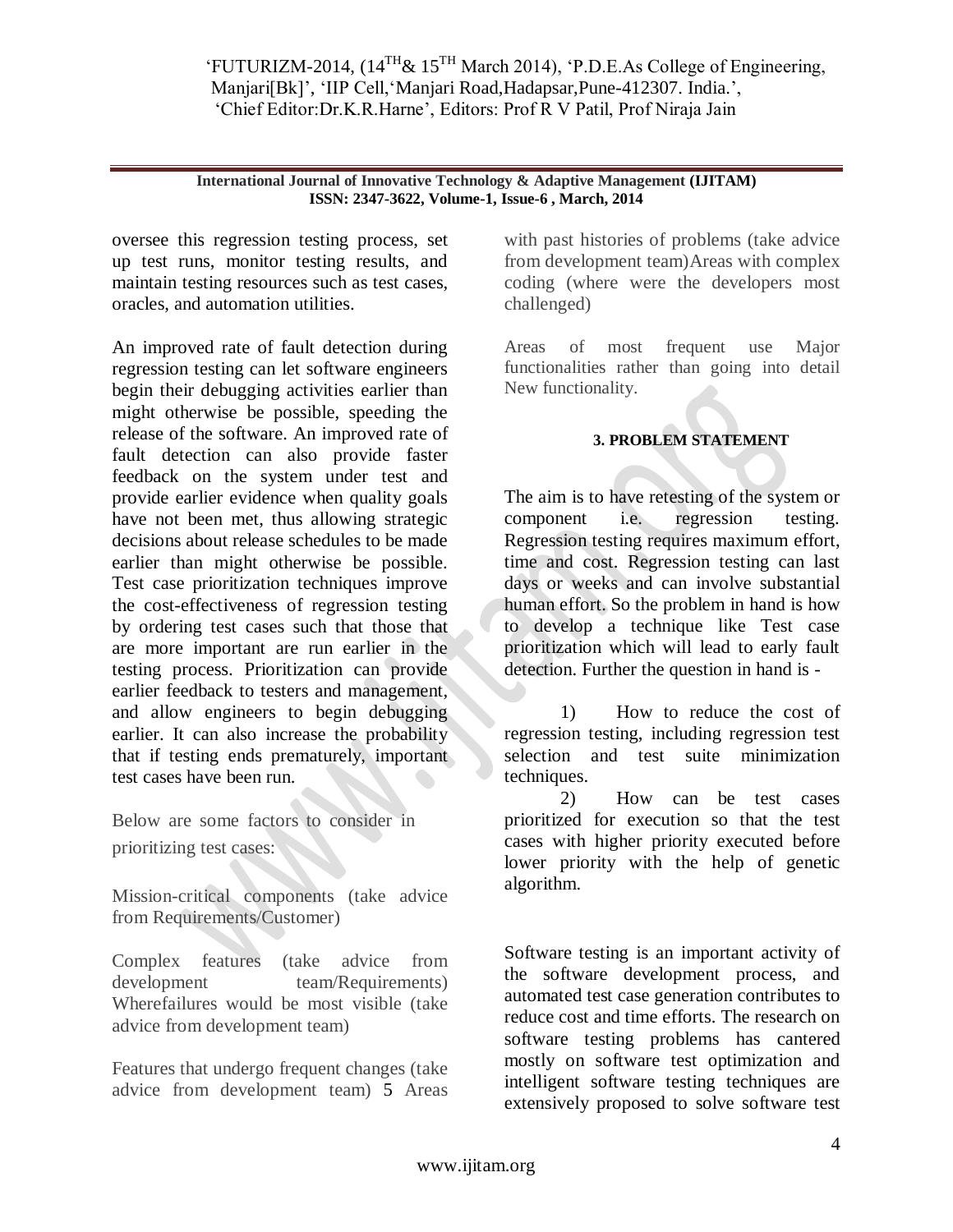**International Journal of Innovative Technology & Adaptive Management (IJITAM) ISSN: 2347-3622, Volume-1, Issue-6 , March, 2014**

optimization problems.

Several meta-heuristic search techniques such as applying rules, metaheuristics (like Genetic Algorithm (GA), Ant Colony Optimization (ACO), Tabu Search, Simulated Annealing, Bacteriologic Algorithm (BA), etc.), Fuzzy logic and Neural Networks (NN), Hybrid Genetic Algorithm (HGA) and other approximation methods have been proposed for some specific types of problems in test optimization and there is still a need for a more effective solution approach to more general problems such as test suite optimization and there is a need for developing models and efficient algorithms to achieve optimization by satisfying the specified test adequacy criteria.

## **4. OBJECTIVES**

Regression testing is the process of validating modifications introduced in a system during software maintenance. Regression testing is an expensive process used to validate modified software. As the test suite size is very large, system retesting consumes large amount of time and computing resources. This issue of retesting of software systems can be handled using a good test case prioritization technique. A prioritization technique schedules the test cases for execution so that the test cases with higher priority executed before lower priority. The objective of test case prioritization is –

1) To detect fault as early as possible.

2) Test case prioritization

becomes a challenge in Component-based Software System (CBSS) which facilitates development of complex systems by integrating the reusable components.

3) Improve the Test Case prioritization techniques and the costeffectiveness of regression testing by ordering test cases such that those that are more important are run earlier in the testing process.

4) Provide earlier feedback to testers and management, and allow engineers to begin debugging earlier through Prioritization.

5) To increase the probability that if testing ends prematurely, important test cases have been run.

6) The primary intension of this research work is to prioritize the regression testing test cases.

**7)** Focusing only on the particular test cases based on the prioritization will reduce the computation cost and time. The proposed method will effectively prioritize the regression test cases.

# **5. PROPOSED APPROACH**

Regression testing may take minutes to weeks to months of time depending on the size of the test suite and how long each test case takes to run. However, through the use of an effective prioritization technique, testers can reorder the test cases to obtain an increased rate of fault detection in the system, allowing corrections to be made earlier and raising overall confidence that the software has been adequately tested. If execution needs to be halted after some time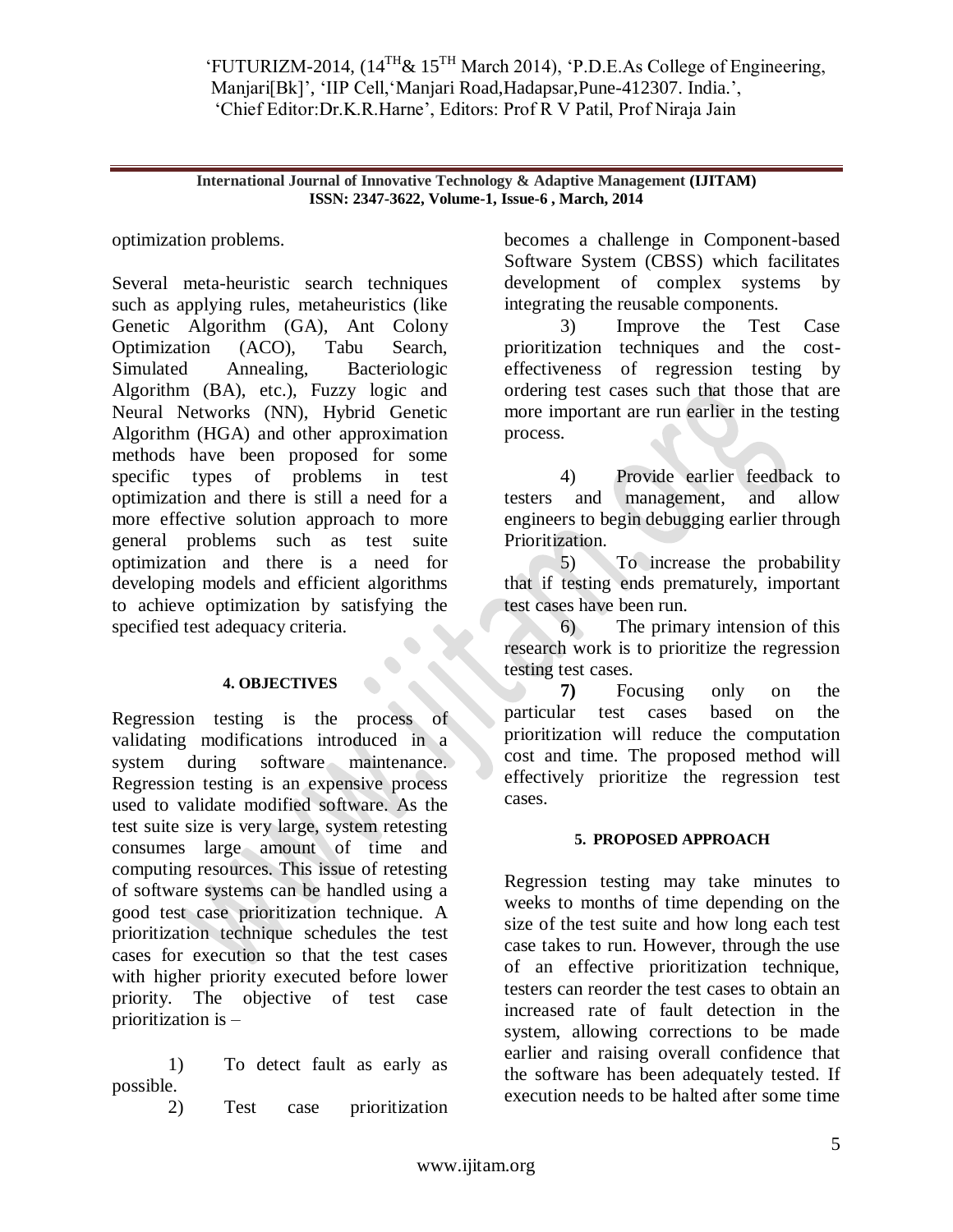#### **International Journal of Innovative Technology & Adaptive Management (IJITAM) ISSN: 2347-3622, Volume-1, Issue-6 , March, 2014**

period, a prioritized test suite is more likely to be more effective during that time period than would have been achieved using a random ordering. However, if the desired execution time to run the test cases is known in advance, a better test case ordering may be possible.

The work proposes, the genetic algorithm (GA) reordered the test cases using established criteria without knowledge of the faults in the system. The ordering was determined using test adequacy criteria, which predict how likely errors are to be found rather than how many errors the test actually finds or how many faults exist in the code. Focusing only on the particular test cases based on the prioritization will reduce the computation cost and time. The proposed method will effectively prioritize the regression test cases. Once the GA is completed, the new prioritized subsequences of the provided unit test suites were executed on select Java programs. The "goodness" of these orderings was measured using an evaluation metric called An Average Percentage of Faults Detected (APFD) that will also be calculated.

## **6. PROPOSED TOOLS**

- Rational Functional Tester
- Coverage analysis tool
- Genetic algorithm (GA)

Evaluation metric called Average Percentage of Faults Detected (APFD)

#### **7. GENETIC ALGORITHM**

The primary intension of the work is to prioritize the regression testing test cases.

In order to prioritize the test cases, some of the factors to be calculated. These factors will be used in the prioritization algorithm.

The factors are (1) customer assigned priority of requirements, (2) developerperceived code implementation complexity, (3) changes in requirements, (4) fault impact of requirements, (5) completeness and (6) traceability (7) Execution time etc,. Then the Requirement Factor Value will be calculated based on these Based on these factors, a weight age will be assigned to each test case in the software. According to the weight age assigned, the test cases are prioritized. The prioritization is based on genetic algorithm (GA). The requirement factor values will be optimized by using the GA. The fitness can be calculated by using the factor values and weight age assigned. The test case with maximum fitness value will be elected as the high priority test case.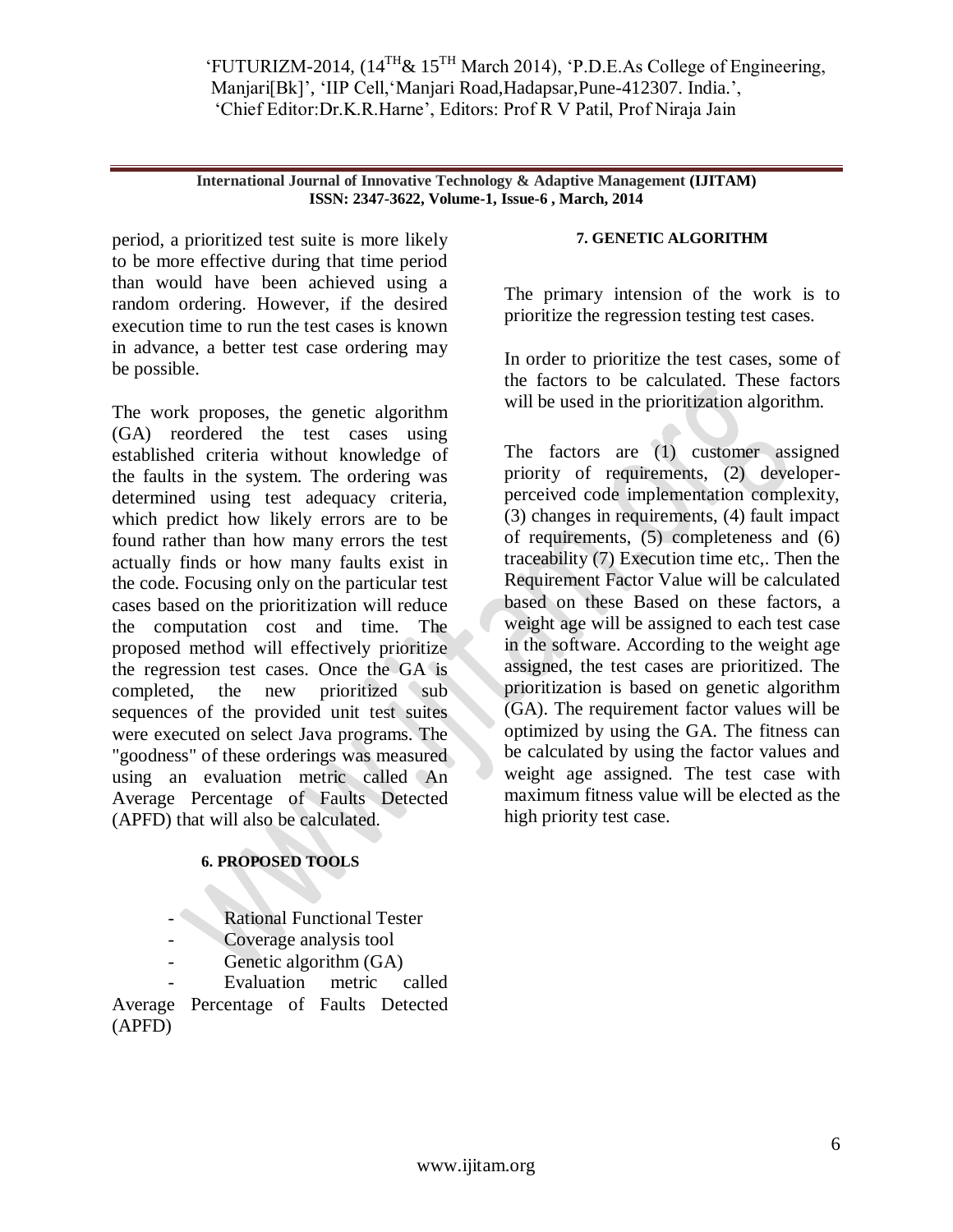



Regression testing is one of the most critical activities of software development and maintenance. Whenever software is modified, a set of tests are run and the comparison of new outputs is done with the older ones to avoid unwanted changes. If new output and old output match it implies the modifications made in one part of the software didn"t affect the remaining software. It is not appropriate to re-execute every test case for a program if changes occur. The problem of regression test selection can be solved by prioritizing test cases. Regression test prioritization techniques reorder the execution of a test suite in an attempt to ensure that defects are revealed earlier in the test execution phase.

For this reason, researchers have considered various techniques for reducing the cost of regression testing, including regression test selection and test suite minimization techniques. Regression test selection techniques reduce the cost of regression testing by selecting an appropriate subset of the existing test suite, based on information about the program, modified version, and test suite. Test suite minimization techniques lower costs by reducing a test suite to a minimal subset that maintains equivalent coverage of the original test suite with respect to a particular test adequacy criterion.

# **8. CONCLUSION**

Test case prioritization is a method to prioritize and schedule test cases. The technique is developed in order to run test cases of higher priority in order to minimize time, cost and effort during software testing phase. The review shows that many researchers propose many methods to prioritize and reduce the effort, time and cost in the software testing phase, such as test case prioritization methods, regression selection techniques and test case reduction approaches. This paper concentrates on test case prioritization techniques only. This paper shows that there are many prioritization techniques researched between 1998 and 2008. With the existing techniques, this study introduces a new "4C" type of test case prioritization techniques, which are: (a) customer requirement-based techniques, (b) coverage-based techniques, (c) cost effective-based techniques and (d)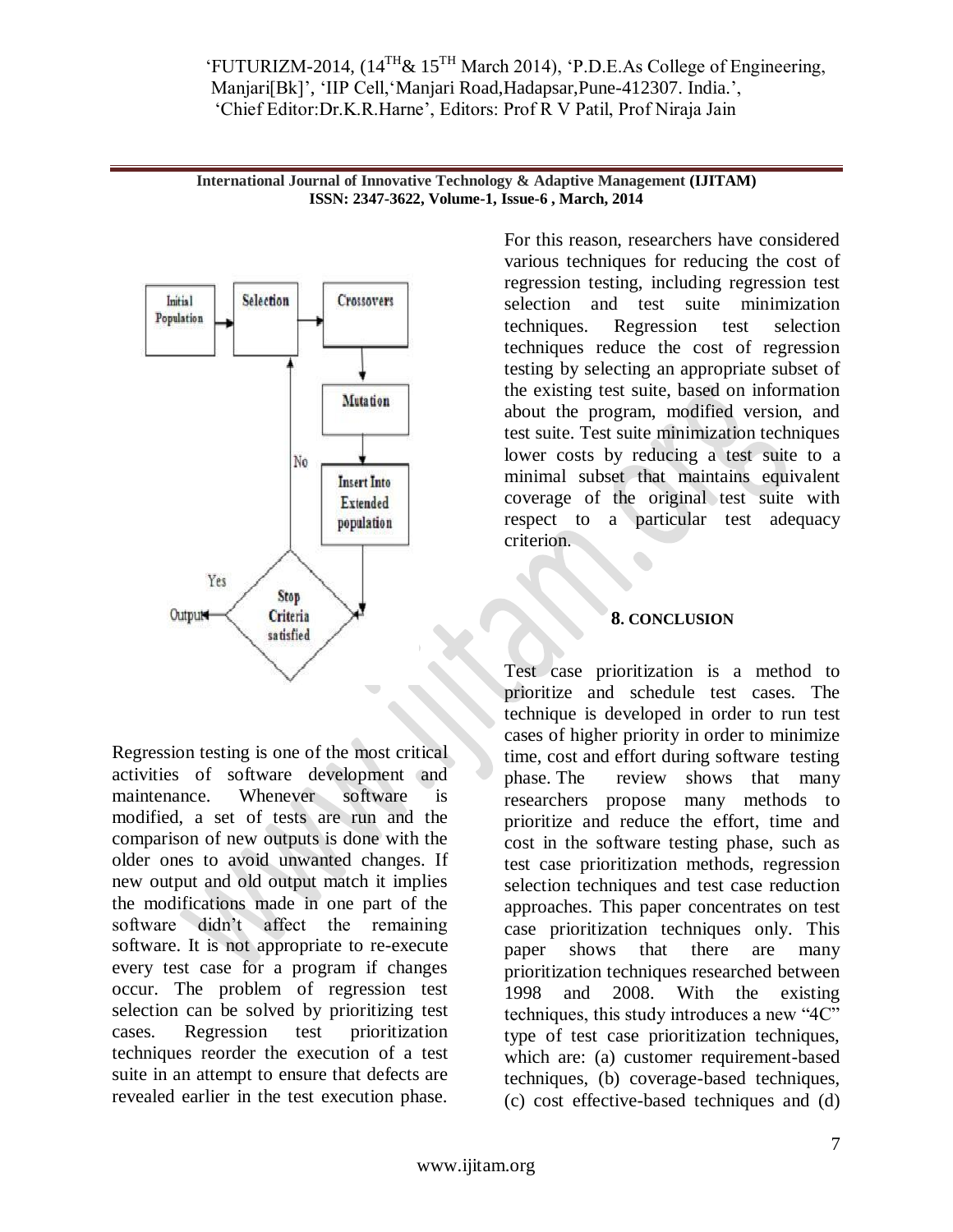#### **International Journal of Innovative Technology & Adaptive Management (IJITAM) ISSN: 2347-3622, Volume-1, Issue-6 , March, 2014**

chronographic history-based techniques. First, the customer requirement-based techniques are methods to directly prioritize test cases from requirement specifications. Second, the coverage based techniques are structural white-box testing techniques. They compare test program behaviour against the apparent intention of the source code.

However, this paper suggests the following future works to improve the capability of those two methods: (a) apply the practical prioritization weight values for commercial systems (b)improve the ability to automatically find duplicate test cases with the same values (c) improve the ability to automatically prioritize multiple large test suites with real commercial data.

#### **9. REFERENCES**

*[1] K. Onoma, W-T. Tsai, M. Poonawala, and H. Suganuma. Regression testing in an industrial environment.Communications of the ACM, Vol. 41, No.5, pp.81- 86, May 1988.* 

*[2] H. K. N. Leung and L. White. Insights Into Regression Testing. In Proceedings of the Conference on Software Maintenance, pages 60-69, October 1989.* 

*[3] B. Beizer. Software Testing Techniques. Van Nostrand Reinhold, New York, NY, 1990.* 

*[4] H. K. N. Leung and L. J. White. A study of integration testing and software regression at the integration level. In Proceedings of the Conference on Software Maintenance, pp. 290-300, November 1990.* 

*[5]M. J. Harrold, R. Gupta, and M. L. Soa.A methodology for controlling the size of a test suite.ACM Transactions on Software Engineering and Methodology, Vol. 2, No.3, pp.270-285, July 1993.*

*[6] Y. F. Chen, D. S. Rosenblum, and K. P. Vo. TestTube: A system for selective regression testing. In Proceedings of the 16th International Conference on Software Engineering, pp. 211-222, May 1994.* 

*[7] D. Binkley. Semantics guided regression test* 

*cost reduction. IEEE Transactions on Software Engineering, Vol. 23, No. 8, pp. 498-516, August 1997.* 

*[8] T. Y. Chen and M. F. Lau. Dividing strategies for the optimization of a test suite. Information Processing Letters, Vol. 60, No. 3, pp. 135-141, March 1996.* 

*[9] G. Rothermel and M. J. Harrold. Analyzing regression test selection techniques. IEEE Transactions on Software Engineering, Vol. 22, No. 8, pp. 529-551, August 1996.* 

*[10] G. Rothermel and M. J. Harrold. A safe, efficient regression test selection technique. ACM Transactions on Software Engineering and Methodology, Vol. 6, No. 2, pp.173-210, April 1997.* 

*[13] F. I. Vokolos and P. G. Frankl. Pythia: a regression test selection tool based on textual differencing. In Proceedings of the 3rd International Conference on Reliability, Quality & Safety of Software-Intensive Systems (ENCRESS '97) , May 1997.* 

*[14] W. E.Wong, J. R. Horgan, A. P. Mathur, and A. Pasquini. Test set size minimization and fault detection effectiveness: A case study in a space application. In Proceedings of the 21st Annual International Computer Software & Applications Conference, pp. 522-528, August 1997.*

*[15] W. E. Wong, J. R. Horgan, S. London, and H. Agrawal. A study of effective regression testing in practice. In Proceedings of the Eighth International Symposium on Software Reliability Engineering, pp 230-238, November 1997.* 

*[16] T. Ball. On the limit of control flow analysis for regression test selection. In Proceedings of the ACM International Symposium on Software Testing and Analysis, pp. 134-142, March 1998.* 

*[17] W. E. Wong, J. R. Horgan, S. London, and A. P. Mathur. Effect of test set minimization on fault detection effectiveness. Software-Practice and Experience, Vol. 28, No.4, pp. 347-369, April 1998.* 

*[18] G. Rothermel, M. J. Harrold, J. Ostrin, and C. Hong. An empirical study of the effects of minimization on the fault detection capabilities of test suites. In Proceedings of the International Conference on Software Maintenance, pp. 34-43, November 1998.* 

*[19] G. Rothermel, R. H. Untch, C. Chu, and M. J. Harrold. Test case prioritization: An empirical study. In Proceedings of the International Conference on Software Maintenance, pp. 179-188, August 1999.* 

*[20] R. V. Binder, Testing object-oriented systems Reading, Mass.: Addison Wesley, 2000.* 

*[21] Praveen RanjanSrivastava, "TEST CASE PRIORITIZATION", Journal of Theoretical and Applied Information Technology, pp. 178-181, 2008.* 

*[20] K.K. Aggarwal, Y. Singh, Software engineering programs documentation, operating procedures, third edition, New Age International Publishers, New Delhi, 2008.* 

*[21] R.Krishnamoorthi and S.A.Sahaaya Arul Mary, "Regression Test Suite Prioritization using Genetic Algorithms", International Journal of Hybrid Information Technology Vol.2, No.3,pp. 35-52, July, 2009.* 

*[22] Yogesh Singh, ArvinderKaur, BhartiSuri, "Empirical Validation of Variable based Test Case Prioritization/Selection Technique", International Journal of Digital Content Technology and its Applications Vol. 3, No. 3,*